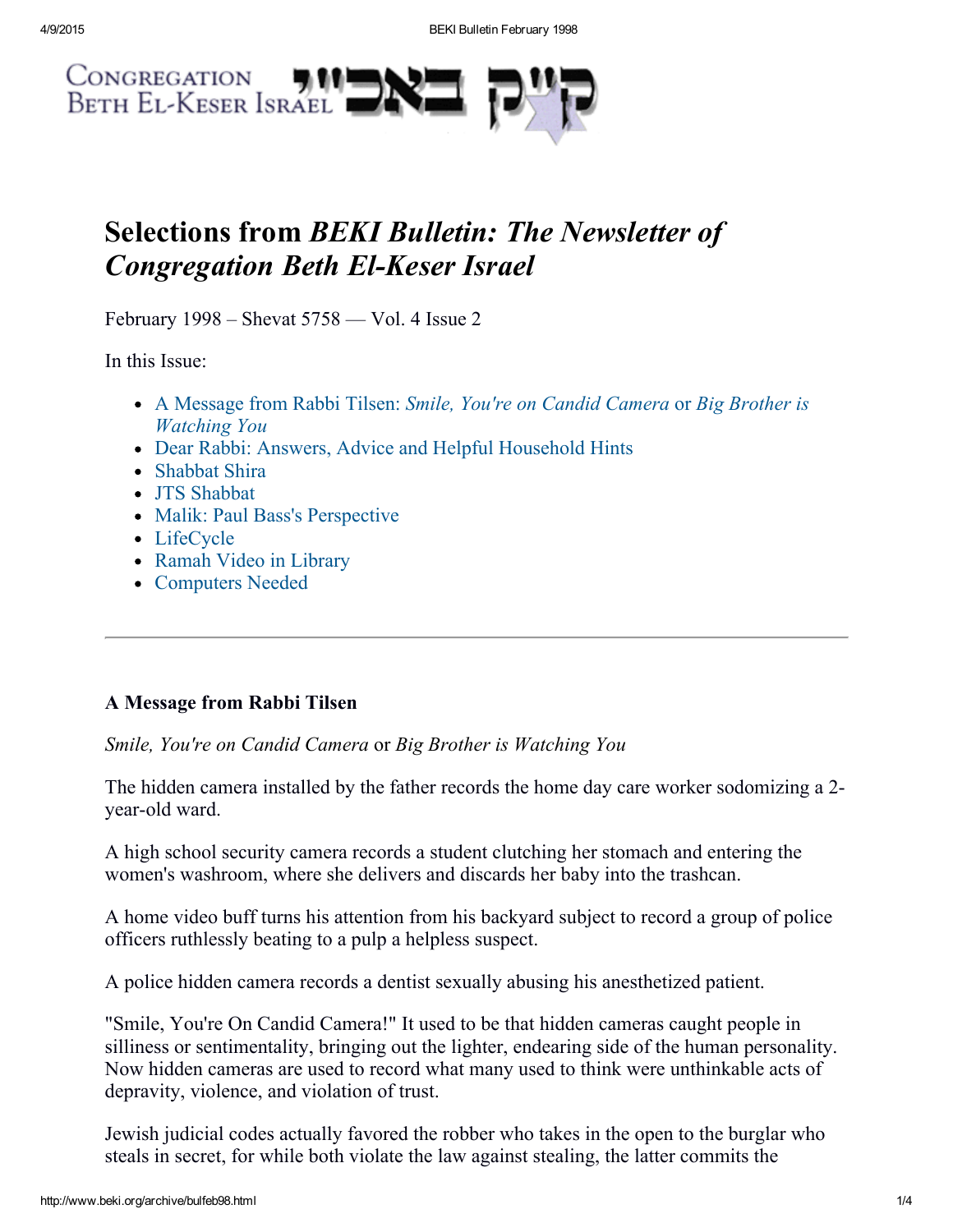additional blasphemy of believing that "no one" sees.

To change the metaphor, one who speaks *lashon hara*, slander, against another person in front of a large group, commits a sin that may be less severe than one who speaks lashon hara` before a small group. This is because with the large group the sinner sins openly, while with a small group the sinner may commit the additional blasphemy of believing that "no one" hears.

For us to live with *qedusha*, a sense of sanctity in our lives, we must conduct ourselves each minute with the knowledge of before whom we stand. As is inscribed above our *Aron Qodesh*, the Holy Ark in our small chapel: Da' lifnei Mi ata 'omed — Know before Whom you stand.

It appears that sinners are not punished in this world. People can commit these terrible sins and if they are never convicted by a court of law, nothing seems to happen. God doesn't go and strike them down.

But the same is true of one's parents. Unless one is a child, one's parents may have little say over what one does. Parents loose their power to punish as the child grows. But a decent child would feel shame before his or her parents if that child did wrong.

Every act I do, every word I say: I must ask myself, would my mother or father be proud of me, or deeply embarrassed? Let us test ourselves against this standard.

Every act I do, every word I say: I must ask myself, would Avinu SheBeShamaim (our Father who art in Heaven) be proud of me, or deeply embarrassed? Let us test ourselves against this standard as well.

Rabbi Yehuda HaNasi said: Ponder three things and you will avoid committing an aveira [sin]. Keep in mind what is above you: An Eye that sees, An Ear that hears, A Book in which all your deeds are recorded.

(Avot 2:1)

## <span id="page-1-0"></span>Dear Rabbi: Answers, Advice and Helpful Household Hints

Dear Rabbi,

In Birkat Ha-Mazon, there is a line that says: "Anahnu modim lakh, u-mevarkhim otakh." Isn't this a feminine grammatical construction, while the rest of the prayer is in the masculine or plural? To whom or what do "lakh" and "otakh" refer?

Baffled Bentsher

Dear Befuddled Blesser,

http://www.beki.org/archive/bulfeb98.html 2/4 No, this is not a case of a transgendered God. In classical (Biblical) Hebrew (and other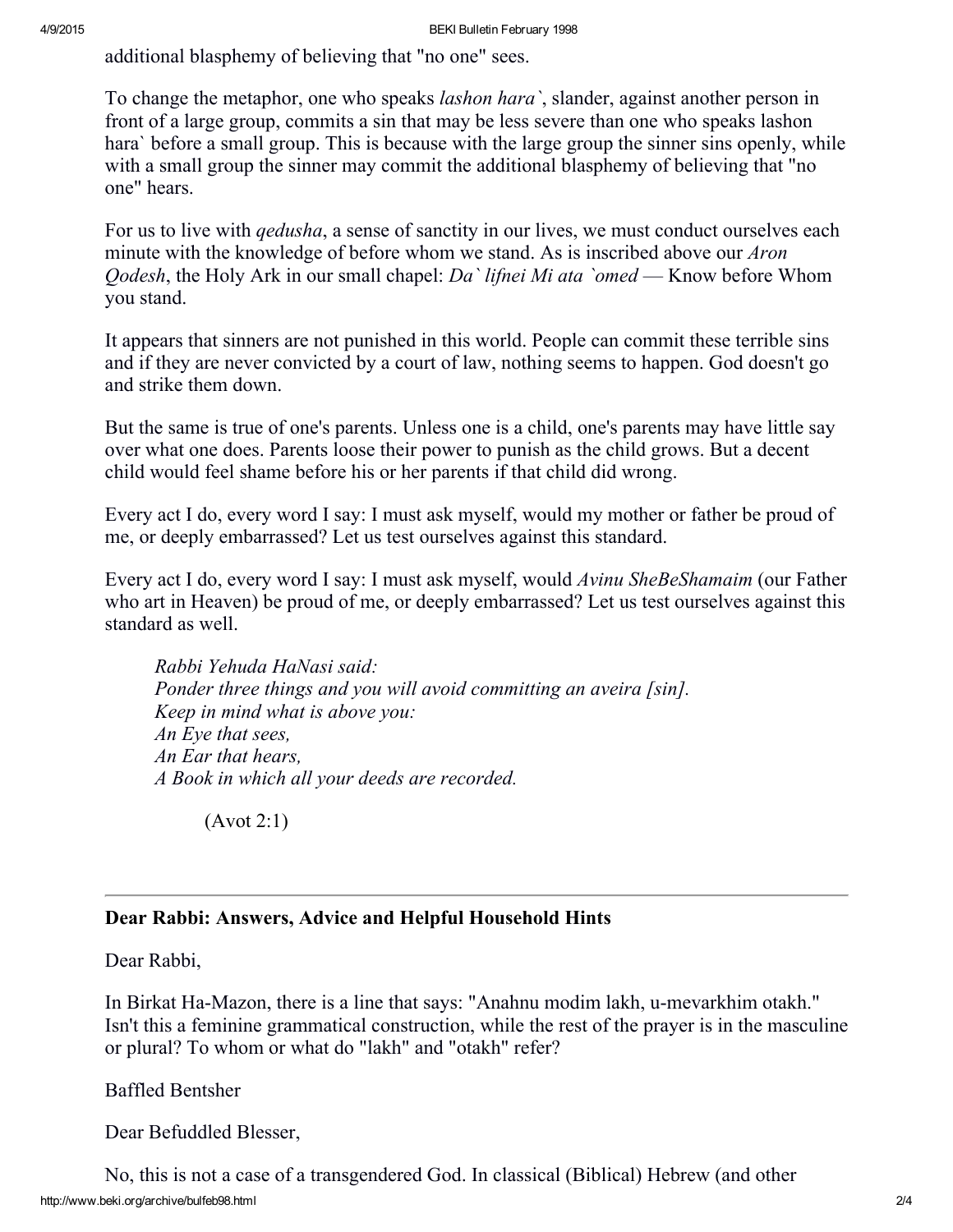4/9/2015 BEKI Bulletin February 1998

Semitic languages), short vowels are often lengthened (changed into "long" vowels) when they are "in pause," i.e. at the end of a phrase or verse, and final vowels are often dropped when the phrase or verse ends in a open syllable. This is for phonetic reasons.

Thus, the sheva (English: Shewa) represented by "e" in "lekha" becomes a long vowel, the qamatz represented by "a" in "lakh," and the long vowel "a" at the end of "lekha" drops off altogether. "Lakh" and "otakh" are thus masculine singular forms, as we know from the rest of the sentence.

## <span id="page-2-0"></span>Shabbat Shira

On Shabbat Shira, "the Sabbath of Song," BEKI member Jeremy Golding will lead the Congregation in nigunim (songs). Long ago our sages recognized the power of music to touch a deep spiritual point within each human heart, helping us to feel God's presence and express our awe of Creation. Come on Shabbat Morning 7 February for this "special edition" of our weekly service.

## JTS Shabbat

On Shabbat morning 14 February, Jewish [Theological](http://www.jtsa.edu/) Seminary Rabbinical Student Daniel Rosenberg will serve as guest darshan, Torah discussion leader, as part of a nation-wide observance of Seminary Shabbat. BEKI has provided continuing support to the Seminary, particularly through the [Sisterhood](http://www.beki.org/archive/sisterhood.html#torahfund) Torah Fund Campaign. Several members of the Congregation, including Rabbi Murray Levine, Rabbi Alan Lovins, Jennifer Rosenberg and Rabbi Tilsen are graduates of Seminary programs, and Shulamith Sharfstein Chernoff's father was a distinguished faculty member. The Seminary serves as the academic flagship of the worldwide Conservative-Masorti Movement.

## Malik: Paul Bass's Perspective

On Shabbat morning 21 February New Haven [Advocate](http://www.newmassmedia.com/) Associate Editor and BEKI member Paul Bass will comment on the weekly Torah portion in relation to the events surrounding the shooting of Malik Jones, a New Haven resident killed by East Haven police after a chase last summer. See Rabbi Tilsen's view of the shooting, "Malik: Martyr or [Menace?"](http://www.beki.org/archive/buldec98.html#message) in the December 1997 BEKI Bulletin.

# What is the Rabbi's Tzedaqa Fund?

The Rabbi's Tzedaqa Fund is maintained to support families in need, provide educational materials for adults and children, and meet special needs of the shul and community. Contributions are tax-deductible and may be directed to the attention of Rabbi Tilsen. All gifts are appreciated and donations of \$25 or more are noted in the BEKI Bulletin.